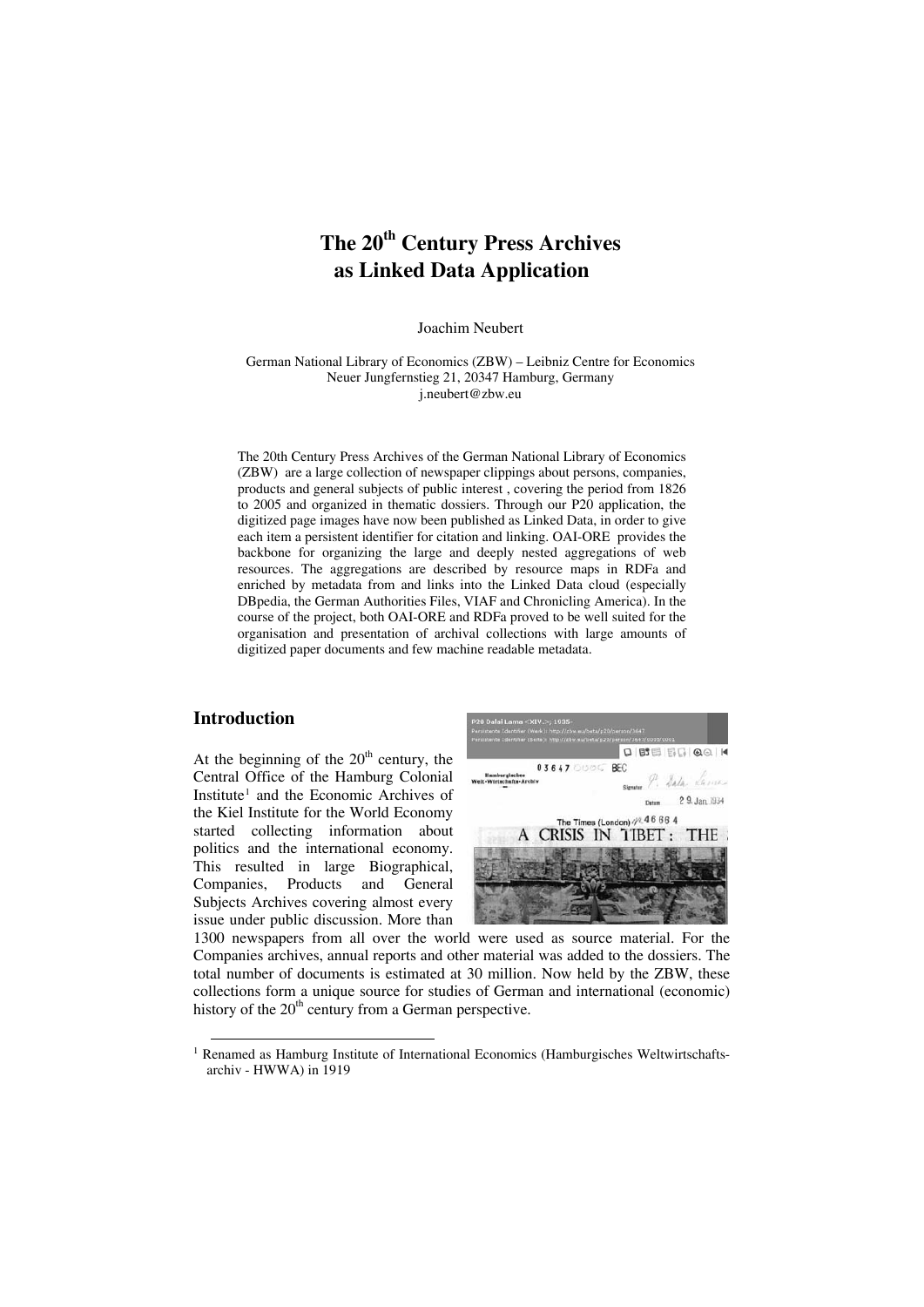The documents until 1949 were digitized during a project funded by the German Research Foundation  $(DFG)^2$  $(DFG)^2$ . The digitised material, sourced mostly from roll film, is being gradually prepared for publication [1].

During the digitization process, the thema of each dossier is captured in a label, which was copied from the physical boxes. For the Biographical dossiers, additional metadata – e.g. lifespan, profession and general biographical information about the person (in German), and especially the German Person Authority File Number (PND) – has been added intellectually. For the documents, additional information (such as title, author, source and publication date) has been added for 20,000 clippings during the digitization process. This labor-intensive work surely isn't affordable for the whole amount of 5.7 million already digitized documents, so metadata will remain sparse.

# **Goals in Application Development**

The P20 application described here<sup>[3](#page-1-1)</sup> provides online access to 6,800 dossiers and 250,000 documents relating to persons and companies[.4](#page-1-2) Currently in a beta release, the application amends a prior web application<sup>[5](#page-1-3)</sup> resulting from the above-mentioned project.

The main goals in the development of the new application were:

- 1. To give each and every collection, dossier, document, page and even search result set a persistent identifier for citation and linking, in order to support scholary use.
- 2. To provide context from metadata on the web to users and link to other data sources relevant to the domain, in order to enhance user experience.
- 3. To support the use of a standard image and metadata viewer (based on METS/MODS) familiar to users.
- 4. To facilitate automated harvesting of the data for service providers and encourage re-use of the data, for instance in cultural heritage applications such as Europeana or virtual research environments for historians.

# **General Design Decisions**

As we wanted to achieve optimal accessibility and reusability of the archives' data, and also wanted to pull in data from external Linked Open Data sources (using the authority file IDs as an entry point to the data net), we decided early to adhere to Linked Data Principles.

The data at hand came with relatively few metadata; the basic information lies in the structure of the collections based on thematic dossiers, and in the sequence of documents within the dossiers (sorted chronologically by publication date).

<span id="page-1-1"></span><span id="page-1-0"></span> <sup>2</sup> Project summary (in German): http://www.kulturerbe-digital.de/en/projekte/9\_38\_383332.php 3 **http://zbw.eu/beta/p20**

<span id="page-1-3"></span><span id="page-1-2"></span><sup>&</sup>lt;sup>4</sup> Other material which is not yet digitally available or subject to intellectual property rights restrictions, can be used for academic purposes on the premises of the ZBW in microform.  $5 \text{ http://webopac0.hwwa.de/digiview/}$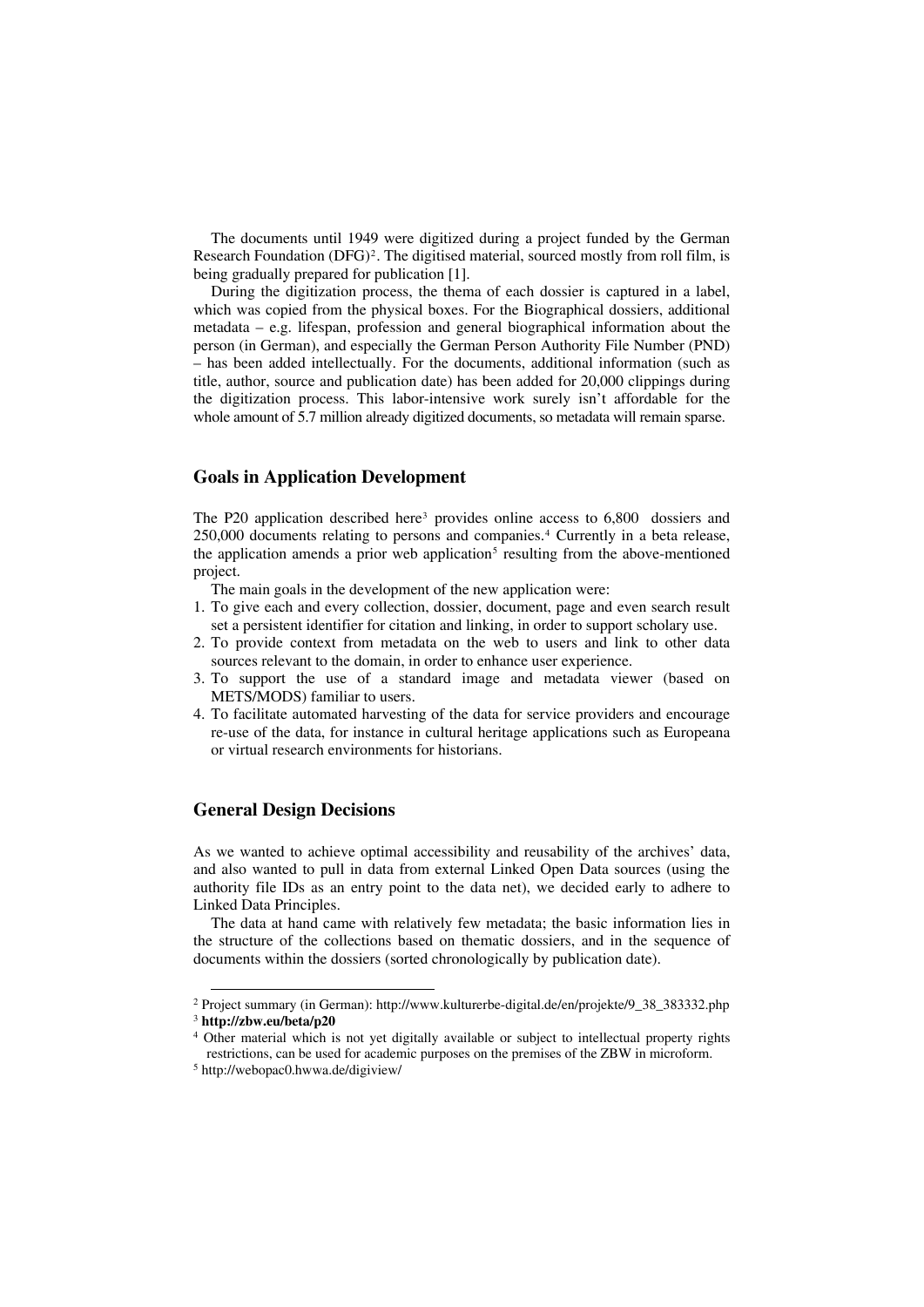#### **The 20th Century Press Archives as Linked Data Application** 3

# **OAI-ORE as the Backbone of the Data Model**

OAI-ORE seemed well suited for this kind of quite generic aggregations. It "defines standards for the description and exchange of aggregations of Web resources", which "may combine distributed resources with multiple media types" [2]. The ore:Aggregations (as "non-information resources") are described by ore:ResourceMaps ("information resources"). These aggregations may be nested arbitrarily deep, which was also a requirement. Resources may be part of multiple aggregations, and ore:Proxys may be defined to reference aggregated resources in special contexts, such as the order within a dossier or the score within an result set. Altogether, *Goal 1* (persistent identifiers especially for aggregated press material and dynamically generated result sets) was achieved easily through OAI-ORE.

The ORE-OAI vocabulary was also developed with data exchange and effective harvesting of large collections in mind (e.g. for every ResourceMap a dcterms:modified property is required). It exactly defines the borders of each Aggregation, distinguishing between aggregated resources (including multimedia files) and arbitrary internal and external web resources linked to elsewhere Fig. 1 gives a high level overview over the P20 data model. *Goal 4* (to facilitate harvesting) was also achieved by this model.



**Fig. 1** RDF entities and other web resources of P20 and links into the LOD cloud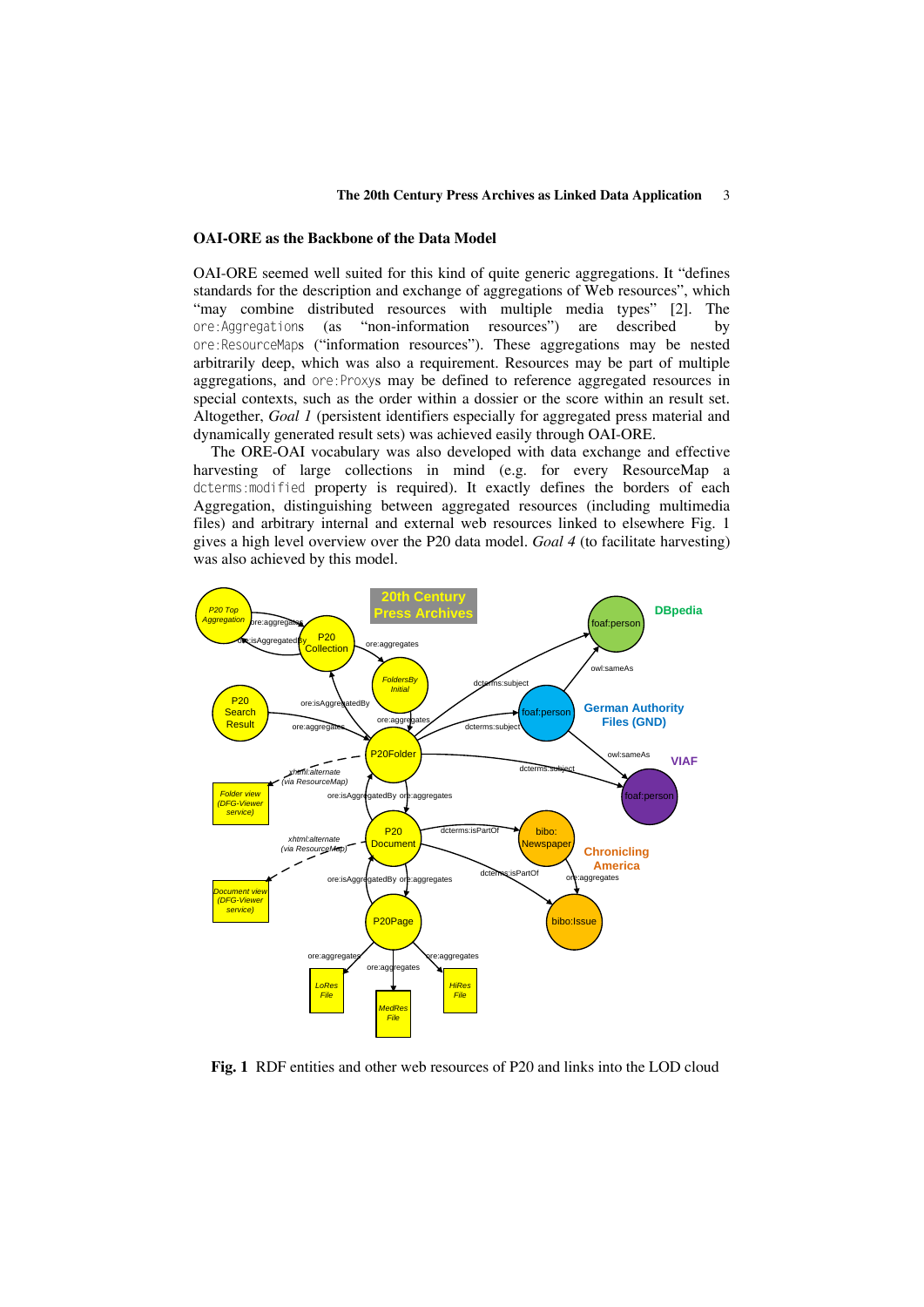#### **RDFa for a Single Presentation to Humans and Machines**

Since the application was mainly aimed at end users, RDFa<sup>[6](#page-3-0)</sup> was a natural choice for serializing ResourceMaps of Aggregations by embedding the data in (X)HTML pages. Thus, user navigation paths through the pages of the application are rather parallel to the RDF structure shown above.

As an additional advantage, much of the experience gained, and even program code, from the former LOD publication of STW Thesaurus for Economics [3] in RDFa could be re-used during development.

# **URI Concept**

The URIs in P20 fulfill two central purposes. They work as

- 1. persistent identifiers, dereferenceable through HTTP, according to linked data principles
- 2. user interface as well as API of P20 as a web service (building on REST architectural style)

The p20 prefix currently maps to http://zbw.eu/beta/p20/, in order to indicate the current beta state and the fact that URIs will change in the released version of the application. We plan to deploy a redirect mechanism for the URIs made obsolete.

#### **Aggregation URIs:**

p20:{collection\_name}(/{dossier\_key}(/{document\_number}(/{page\_number})?)?)? Aggregation URIs are 303-redirected to

#### **Resource Map URIs:**

p20:{aggregation\_uri\_part}/about(.{language}.({format})?)?

With the generic about URI, language and format are content negotiated by Apache. Users of the data are however allowed to choose the representation explicitly. The application itself does this to make language switches by the user sticky. Supported languages are German (de) and English (en). Supported output formats are currently RDFa (html) and – for dossier and document – METS/MODS (xml).

#### **View URIs:**

p20:{collection\_name}/{dossier\_key}(/document\_number})?/view(.{language})? View URIs are mapped to a call to the DFG-Viewer[7](#page-3-1) web service with the URI of the METS/MODS XML representation of the dossier or document as a parameter. **Search URIs:** 

Search result sets should be referenceable by URIs, too. The aggregation URIs p20:{collection name}/searchresult(/{language})?\?q={query}

#### are 303-redirected to

p20:{collection\_name}/searchresult/about(/{language})?\?q={query} This is currently implemented for Company dossiers (searching the title as free text).

<span id="page-3-0"></span> <sup>6</sup> http://www.w3.org/TR/rdfa-syntax/. RDFa, RDF/XML and Atom are defined as serialization syntax for OAI-ORE<br><sup>7</sup> http://dfg-viewer.de/en

<span id="page-3-1"></span>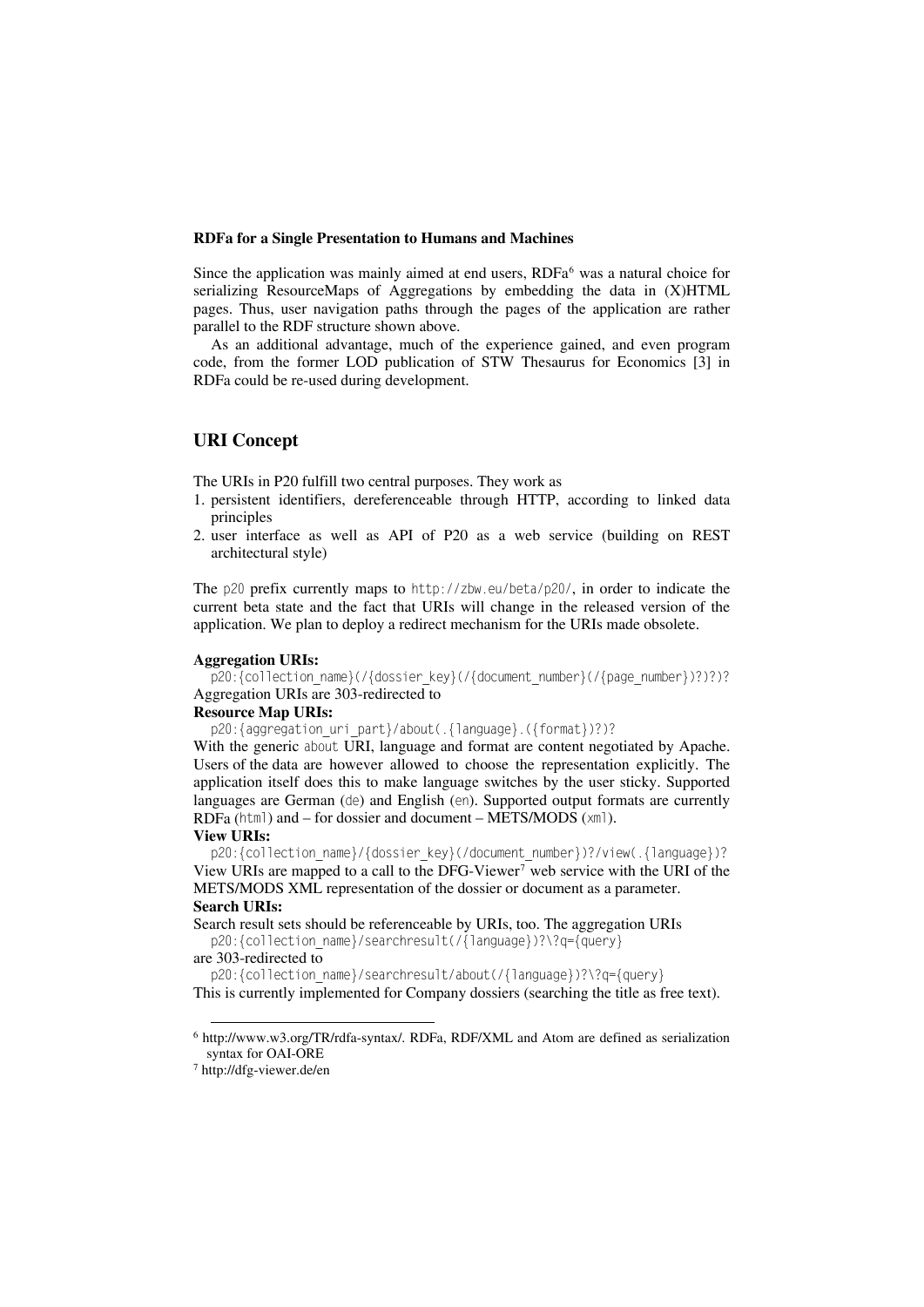# **Details**

This section highlights the exploitation of Linked Data features for user interface enrichment and retrieval (thus achieving the above stated *Goal 2*) as well as implementation details and open issues.

#### **Taking Advantage of the Linked Data Cloud**

Since the metadata for Biographical dossiers already included PND id numbers, and since the German National Library had recently published the German Personal Name Authority Files as Linked Data<sup>[8](#page-4-0)</sup>, this provided an entry point to the Linked Data cloud. PND entries are mapped via  $\omega$ l: sameAs to VIAF<sup>[9](#page-4-1)</sup> (and thus to supplementary bibliographic resources all over the world) and to DBpedia as the main Linked Data hub. Abstracts and Thumbnails from DBpedia are loaded into the page and supplemented with links to the corresponding Wikipedia articles. It should be emphasized that this approach allowed us to complete the English version of the application (which could initially only present data in German) at almost no cost.

Although document-related data is sparse and only a fraction is sourced from American newspapers prior to 1922, the links to Chronicling America showcase the potential of linking to newspaper sources available as Linked Data.

#### **Linked Data enhanced Biographical Dossier Search**

The Biographical dossier search function, which works as an autosuggest lookup on personal names, uses linked data from the above-mentioned name authority file, mediated through a web service<sup>10</sup>, to add alternate names to the list of suggestions and to forward to the actual dossier:

Netto, Henrique M. → Coelho Neto, Henrique M.; 1864-1934

Reiling, Netty → Seghers, Anna; 1900-1983

Generally, the use of authority files and thesauri enhances users' search experience largely by offering access through synonyms which may be syntactically completely unrelated, but refer to the same person or same concept. The LOD publication of this type of data opens a way for arbitrary applications to enhance their retrieval functions without own investment in terminology development.

## **Search Results: Extending OAI-ORE to Dynamic Aggregations**

To my best knowledge, ORE is applied here for the first time to search result sets, which are handled as dynamically built aggregations. It is used for Company dossiers<sup>[11](#page-4-3)</sup>, where generally only the dossier label is known. A search result set like p20:company/searchresult?q=hamburg can be referenced by URI. The main advantage however lies in the fact that it can be harvested – for example by a local history portal

<span id="page-4-2"></span><span id="page-4-1"></span><span id="page-4-0"></span>

<sup>8</sup> http://www.d-nb.de/eng/hilfe/service/linked\_data\_service.htm.<br>9 http://www.viaf.org/<br><sup>10</sup> http.//zbw.eu/beta/stw-ws, which in turn queries a SPARQL backend.

<span id="page-4-3"></span> $11$  Document Search was not implemented yet. Due to the relatively sparse metadata, results of a document search could be misleading.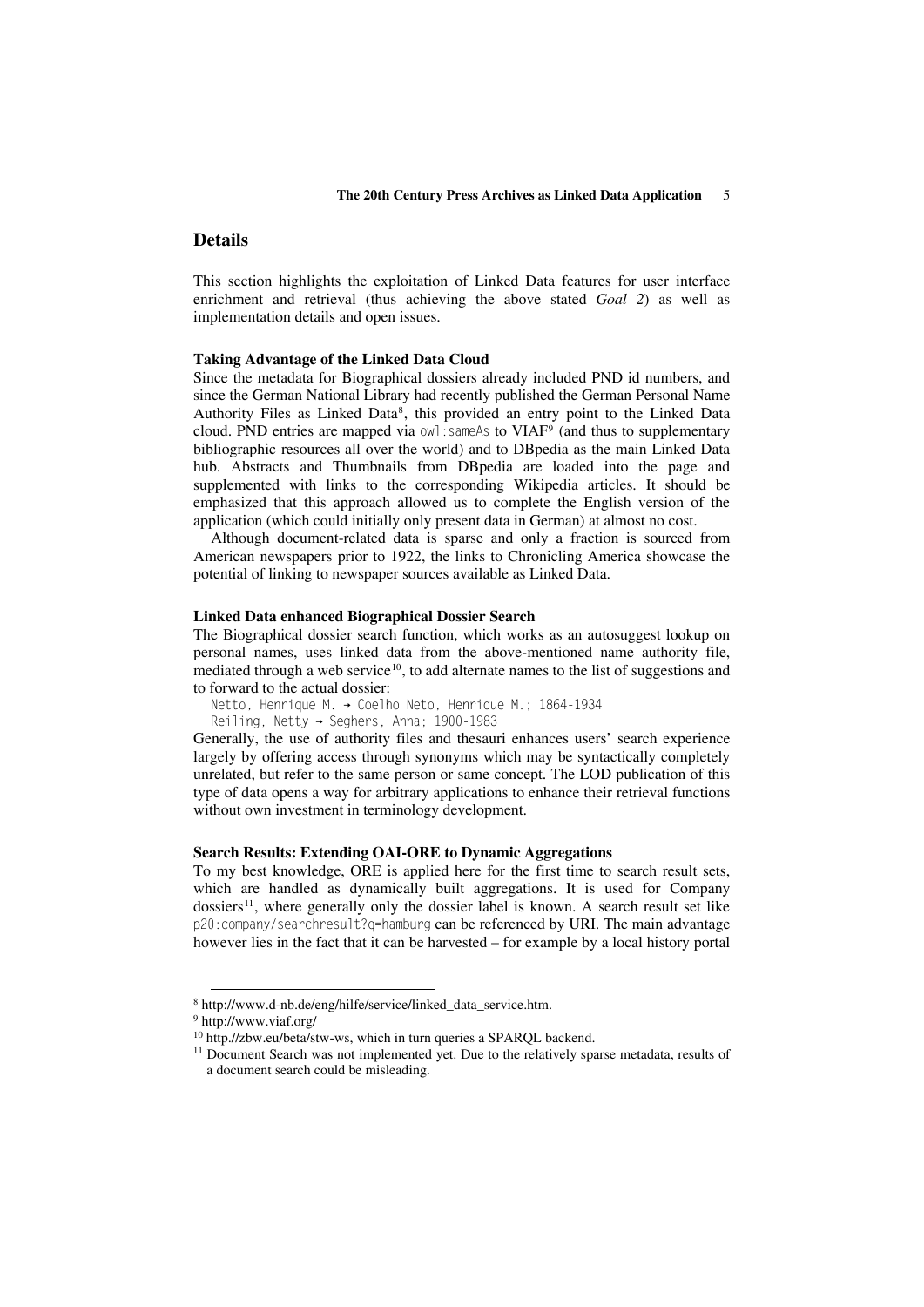– with all its dependent entities and files through standardized OAI-ORE harvesting, just like any other ore:Aggregation.

## **METS/MODS Mapping for Consumption in DFG-Viewer**

In order to comply with a national quasi-standard (and to use a well working Open Source image viewer which was already available), the DFG-Viewer was chosen for viewing and browsing documents. It processes METS/MODS XML files for documents or whole dossiers. Since up to now no general mapping methodology from OAI-ORE to METS exists [4], since multiple levels of aggregations had to be mapped to a single METS file, and since the application profile for the viewer added some special conventions, we ended up with a custom mapping directly from the database structures. The persistent identifiers are offered from within this application, too. This allows users to work in a familiar environment and achieves *Goal 3* stated above.

# **Subdividing Large Aggregations**

On the dossier level, aggregations are too large for intellectually browsing web pages as well as for efficient harvesting. Since a paging mechanism for resource maps [5] is still lacking (which is also a problem for large search result sets), we introduced an intermediate level, hashed by initials (see Fig. 1). The structure reflects the intent to provide "logical" navigation paths without the burden of having to parse or crawl large amounts of links (therefore we deliberately didn't create all inverse links here).

# **Technical Implementation**

The development was carried out in a Perl environment; the application runs on an Apache web server under mod\_perl. The implementation architecture builds on a relational database (Postgresql), an object-relational layer (DBIx::Class), a layer of "business objects" (custom ZBW::Resource::\* classes, reflecting the different RDF Classes and their properties, and using RDF::Query::Client for Linked Data access over the web), a controller component (CGI::Application, with URI mapping carried out by the CGI::Application::Dispatch::Regex Plugin) and a view component, where the actual RDFa pages are produced (HTML::Template). The user interface is made up with the YUI CSS and Javascript framework.

The universal structure of nested OAI-ORE aggregations facilitates re-use of code through methods like get\_children\_data() which can be applied to every level of the aggregations.

# **Licensing**

Adding licensing information to the data set is still an open issue. While the ZBW owns the rights for the metadata (mainly the structure of the collection) and could therefore put it under an CC0 license, intellectual property rights for the main contents, namely the scanned documents, are distributed over presumably tens of thousands of authors (frequently referenced only by initials or not at all in the documents) from more than a thousand sources (most of which have long since disappeared) under dozens of different legislations. These rights can't be granted by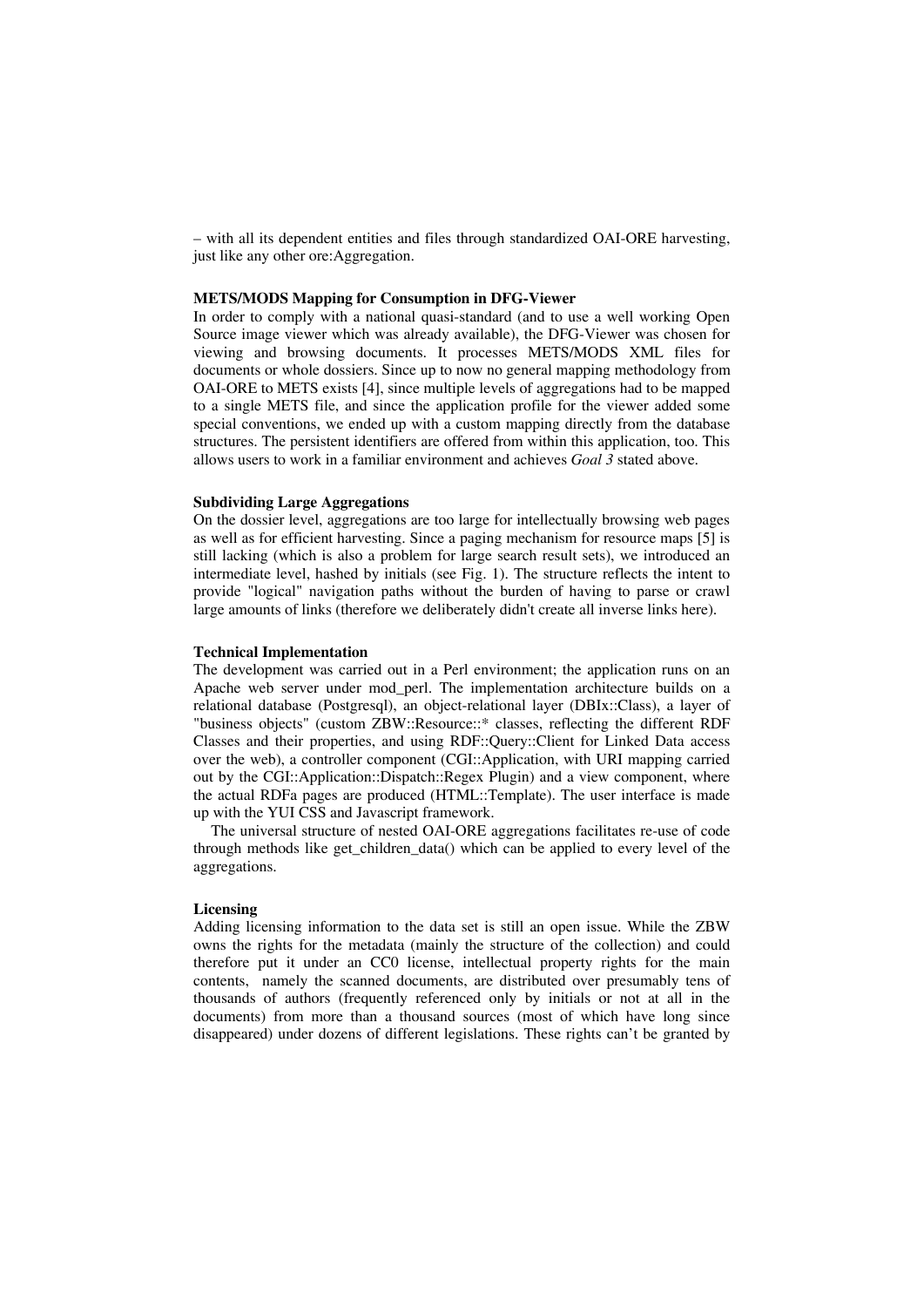ZBW at all. It's an open issue how this situation can be expressed formally and unmistakeably. Therefore, currently only an informal license statement exists.<sup>[12](#page-6-0)</sup>

# **Conclusion**

For 20<sup>th</sup> Century Press Archives, Semantic Web and Linked Data Techniques enhanced largely the accessibility of a large and deeply nested collection of digitized documents. Our OAI-ORE/RDFa based approach integrated well with non-semanticweb tools, and pulling in data from other Linked Data sources added considerable value for the users.

In many archives (for instance literary estates or government files) metadata is even more sparse than in  $20<sup>th</sup>$  Century Press Archives, whereas preservation of the original order is most significant. Therefore, OAI-ORE is considered an option for expressing archival finding aids also in classical archives [6]. The experiences gained with P20 may encourage such approaches.

# **References**

-

- 1. Huck, T.S., Wannags, M.: Die Pressearchive von HWWA und ZBW Retrodigitalisierung der Altbestände von 1900 bis 1930. In: Burckhardt, D. (ed.) .hist 2006: Geschichte im Netz: Praxis, Chancen, Visionen: Beiträge der Tagung .hist 2006, pp. 430-445, Berlin (2007).
- 2. Open Archives Initiative Protocol Object Exchange and Reuse, http://www.openarchives.org/ore/.
- 3. Neubert, J.: Bringing the "Thesaurus for Economics" on to the Web of Linked Data. Proc. WWW Workshop on Linked Data on the Web (LDOW 2009), Madrid, Spain. (2009).
- 4. Habing, T., Cole, T.: Candidate approaches for describing ORE Aggregations in METS, http://ratri.grainger.uiuc.edu/oremets/.
- 5. Sanderson, R., Llewellyn, C., Jones, R.: Evaluation of OAI-ORE via large-scale information topology visualization. Proceedings of the 9th ACM/IEEE-CS joint conference on Digital libraries. pp. 441-442ACM, Austin, TX, USA (2009).
- 6. Kaplan, D., Sauer, A., Wilczek, E.: Archival description in OAI-ORE. Presented at the Open Repositories 2010, Madrid (2010).

Submission to the *Semantic Web Challenge 2010* at the *9th International Semantic Web Conference (ISWC2010)*, Shanghai, China, 7-11 Nov 2010

<span id="page-6-0"></span><sup>12</sup> http://webopac0.hwwa.de/digiview/digi\_eigenesache.html (in German)